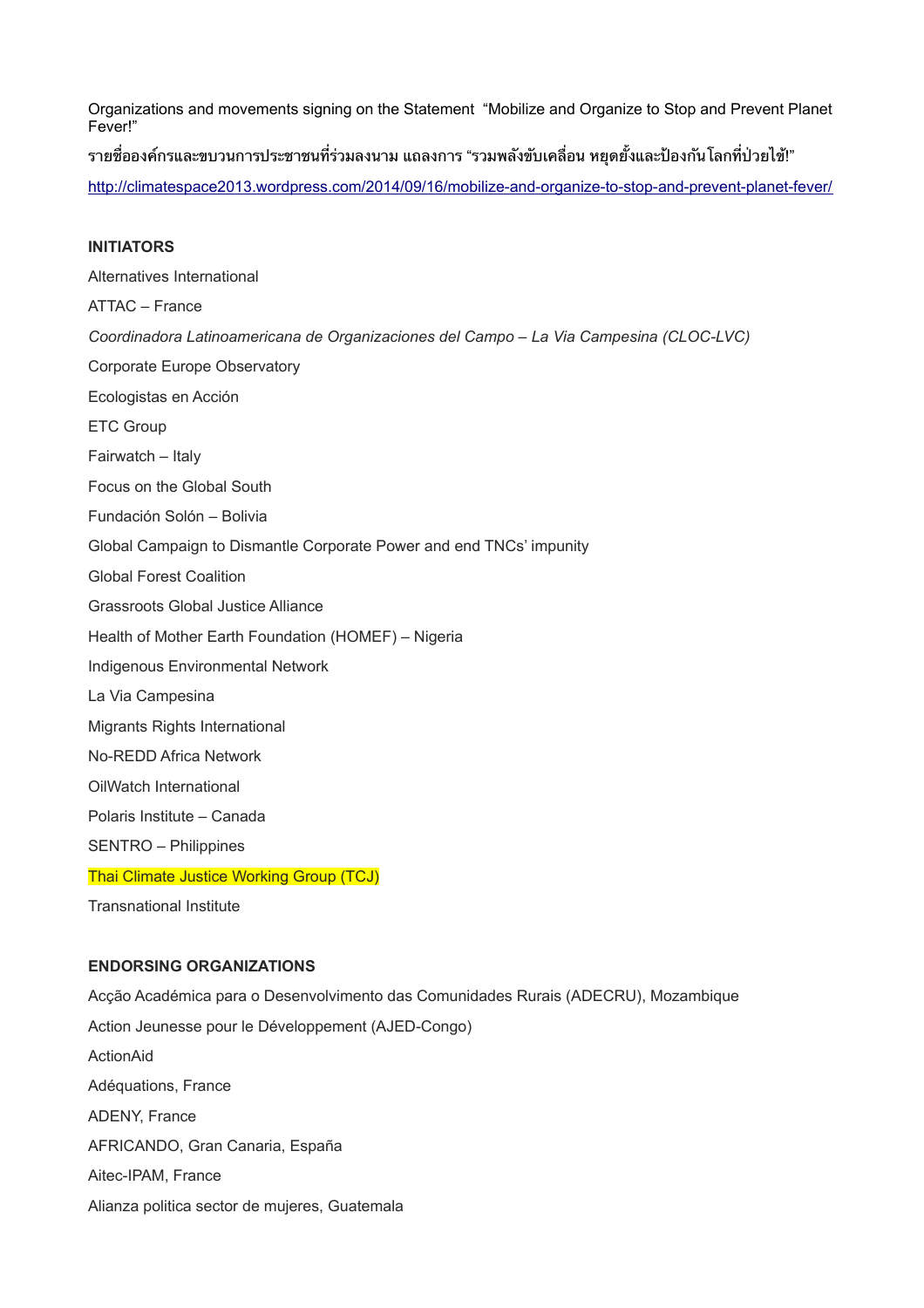Alliance for Democracy, US Alofa, Tuvalu Alter Equo Alternative Information and Development Centre (AIDC), South Africa Alyansa Tigil Mina (Alliance Against Mining) – Philippines Amigos da Terra Brasil – FoE Brazil Amigos de la Tierra América Latina y el Caribe (ATALC) Amigos de la Tierra – FoE Spain Amigu di Tera – FoE Curaçao Amis de la Confédération Paysanne Alsace Amis de la Terre France Aniban ng mga Manggagawa sa Agrikultura (AMA) – Pilipinas Aprilia in Movimento Asamblea Nacional de Afectados Ambientales, México Asamblea Permanente del Comahue por el Agua (A.P.C.A.) de Neuquén, Argentina Assembly of the Poor, Thailand Asian Pacific Environmental Network Asia-Pacific Solidarity Coalition (APSOC) Asociación Argentina de Abogados Ambientalistas (AAdeAA) Asociación aurora vivar, Peru Asociación Catalana para el Agua y el Ambiente (ASCA), Catalunya, Spain Asociación Civil Árbol de Pie, Bariloche – Argentina Asociación de Pobladores del Departamento de La Paz (ASPODEPAZ) Asociación humanidad libre, Peru Asociación Indígena Ambiental – AIA Asociación Regional Centroamericana para el Agua y el Ambiente (ARCA), Costa Rica Association For Promotion Sustainable Development Hisar India Association pour la Protection de l'Environnement et le Développement Durable de Bizerte – APEDDUB Association of Human Rights Defenders and Promoters (HRDP) Association pour la défense des droits de l'eau et de l'assainissement, Sénégal Associazione Marco Mascagna Athens SAVEGREEKWATER, Greece ATTAC Argentina ATTAC Austria ATTAC/CADTM Maroc ATTAC Germany ATTAC Hellas ATTAC Ireland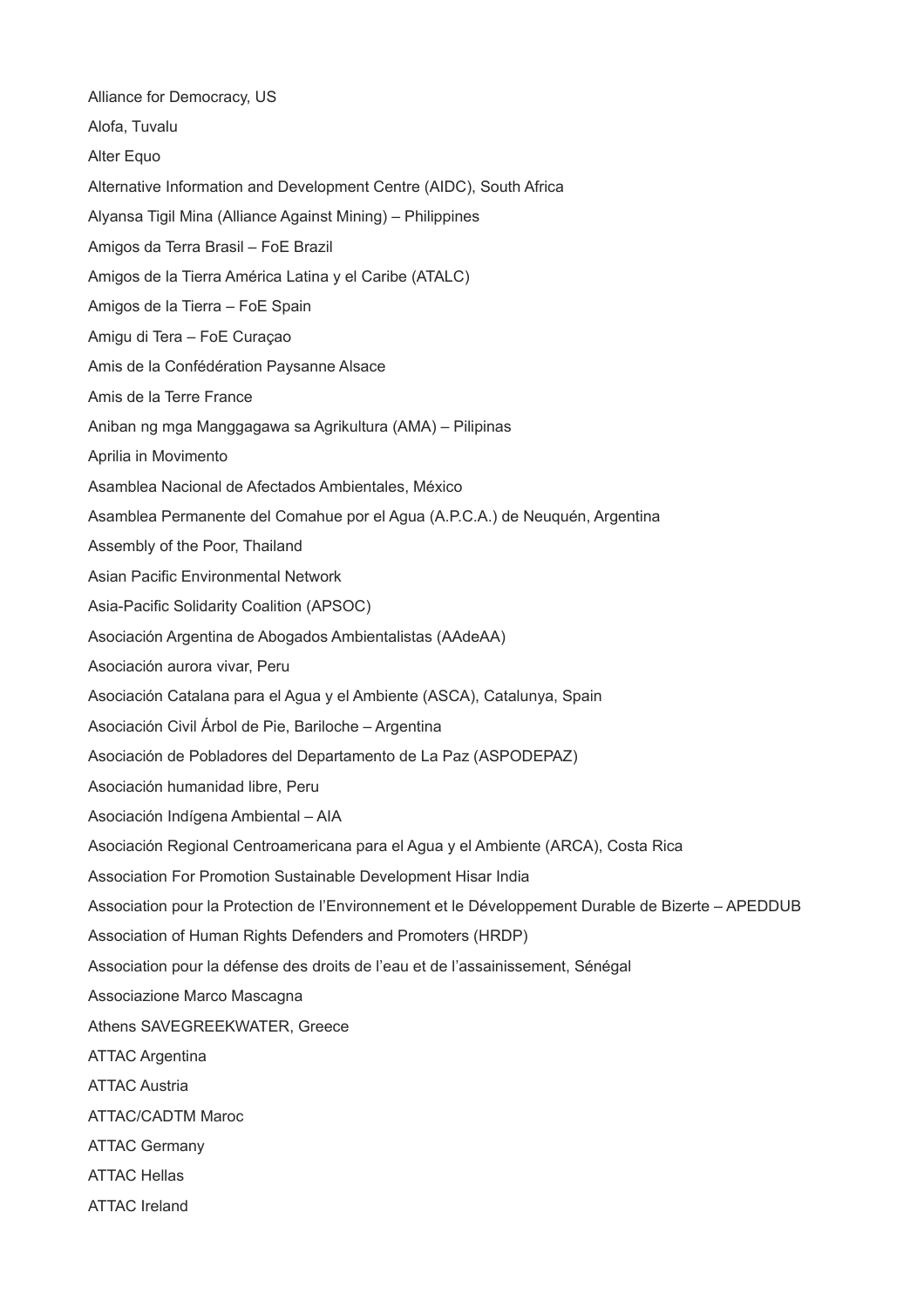ATTAC Italia ATTAC Japan ATTAC Poland ATTAC Spain ATTAC Togo Bangladesh Agricultural Farm Labour Federation (BAFLF) Beyond Copenhagen Collective, India Bharat Jan Vigyan Jatha (India peoples science campaign), India Biofuelwatch, UK/US Biowatch South Africa Bizi! – Pays Basque Border Agricultural Workers Project Brigada Cimarrona Sebastian Lemba, Republica Dominicana Campaign for a Life of Dignity for All (KAMP) Campaign for Peace and Democracy Campaña de Afectados por Repsol- Repsolmata, Catalunya CEEweb for Biodiversity CENSAT agua viva – FoE Colombia Centro de Estudios para la Gobernabilidad y Democracia – CEGODEM Centre for alternative technology, UK Centre for Civil Society, Durban, South Africa Center for Earth Energy & Democracy, US Center for Encounter and active Non-Violence, Austria Centre for National-Democracy Studies, Indonesia Centre for 21st Century Issues (C21st), Nigeria Cercle Modesto Cugnolio, Italia CESTA – FoE El Salvador CETRI – Centre tricontinental Climate and Capitalism, Canada Climate Justice Alliance (US) Coal-free central luzon movement, Philippines Coalition nationale Malgache pour l'Education Pour Tous – CONAMEPT Coalition pour la Protection du Patrimoine Génétique Africain (COPAGEN) COECOCEIBA – FoE Costa Rica Col·lectiu RETS, Catalunya, Spain Colectivo VientoSur, Chile Collectif 07 Stop aux Gaz et Huiles de Schiste, France Collectif citoyen les Engraineurs, France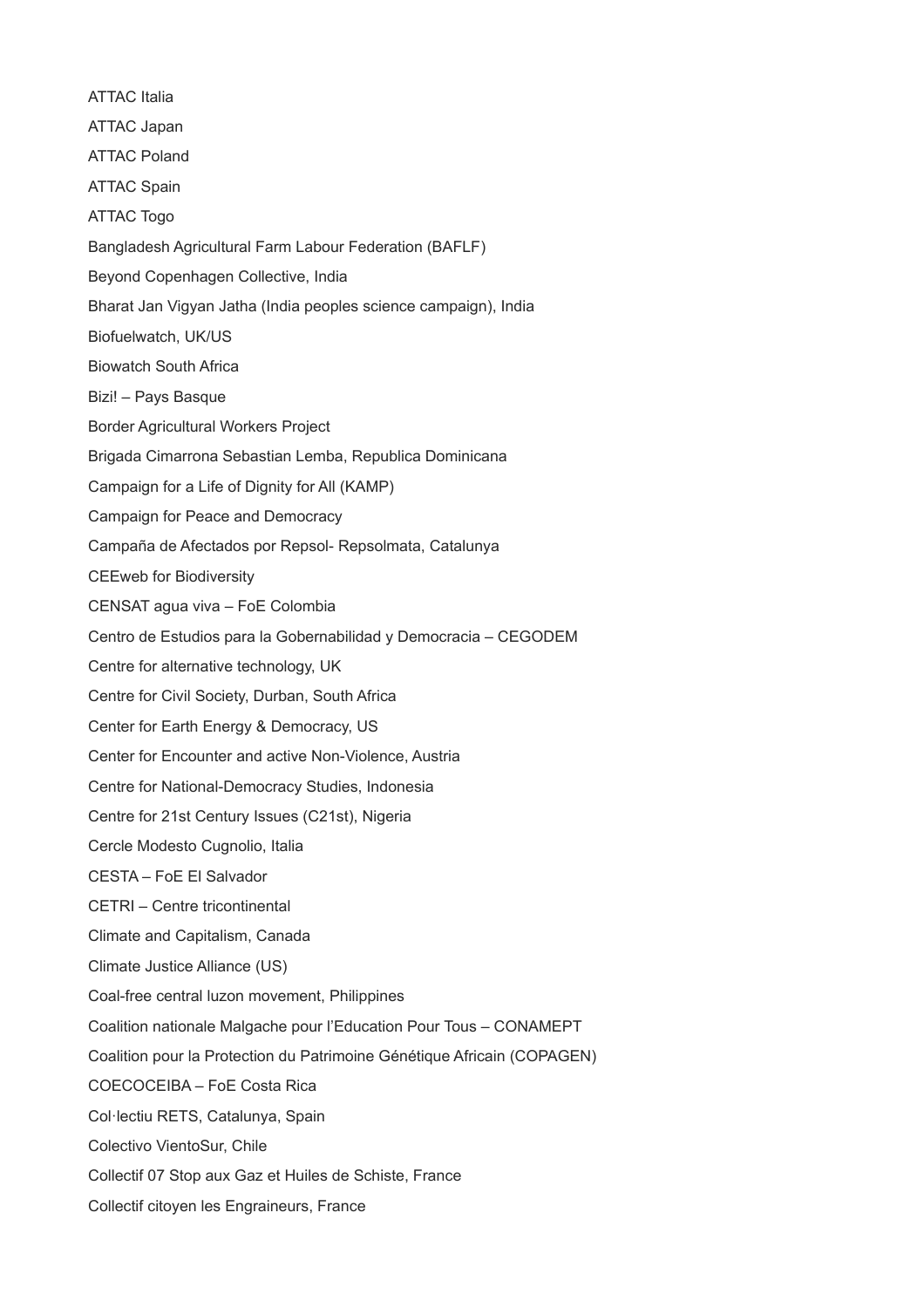Collectif pour le triangle de Gonesse, France Collectif Stop aux Hydrocarbures extrêmes (38), France Comitato Abruzzese per la Difesa dei Beni Comuni, Italie Comité de Derechos Humanos de Base de Chiapas Digna Ochoa, Chiapas, México Comité pour les droits humains en Amérique latine, Canada Common Frontiers Confédération paysanne, France Conseil pour la Terre des Ancêtres, Democratic Republic of the Congo Consejo de Defensa de la Patagonia, Chile Cooperativa de Producción, Trabajo y Servicios Múltiples La Union Integral (COOPUNINTE), República Dominicana Coordination Climat et Justice Sociale de Genève, Suisse Critical Information Collective Culture and Ecology (ICE)-Kenya Democracy Center, Bolivia DIÁLOGO 2000 – JUBILEO SUR ARGENTINA Dichiariamo Illegale la Povertà' (DIP), Italy Dimensioni Diverse – Milano Diverse Voices and Action for Equality, Fiji Earth Law Center, US East Africa Climate Change Network ECA Watch – Austria Echoes of Silence, United Kingdom Ecohermanas EcoNexus Ecos del Silencio Nicaragua Ecomujer Germany, Germany Ecuador decide Ecumenical Advocacy Network, Philippines Effet de serre toi-même, France Emmaüs International End Ecocide on Earth Environmental Justice League of Rhode Island, US Environmental Rights Action/Friends of the Earth Nigeria Earth in Brackets Farmworker Association of Florida, US Fédération Artisans du Monde, France Federación de Estudiantes del Perú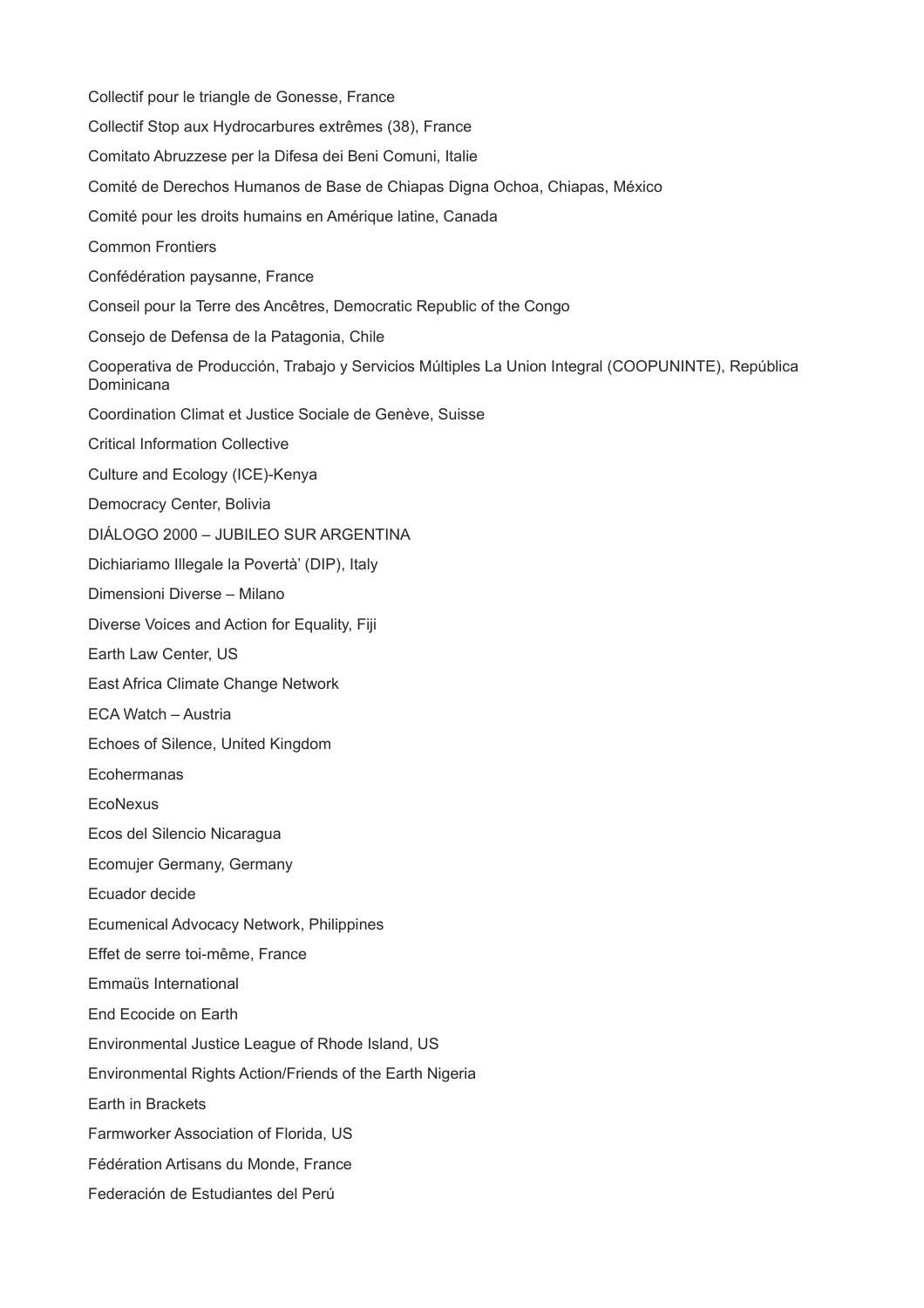Federación nacional de Trabajadores del Agua Potable y Alcantarillado del Perú – FENTAP Finance & Trade Watch FÍS NUA, Ireland Foro Ciudadano de Participación – FOCO, Argentina Fondation Sciences Citoyennes, France Food First/Institute for Food and Development Policy Foreste per Sempre, Italia Fórum Mudanças Climáticas e Justiça Social, Brasil Forum per i bieni comuni e l'economia solidale del Friuli Venezia Giulia – Italy Forum Solidarida Peru France Libertés – la Fondation Danielle Mitterrand, France Franciscans International Frente Nacional de Resistencia Popular de Honduras Frente nacional por la vida y soberanía (FRENVIDAS), Peru Freshwater Action Network (FAN) Freshwater Action Network America del Sur (FANAS) Freshwater Action Network – Central America (FANCA) Freshwater Action Network – Mexico (FANMex) Freshwater Action Network South Asia (FANSA) Fresh Eyes – People to People Travel, UK Friche En Ville, France Friends of the Earth England, Wales and Northern Ireland Friends of the Earth Malta Friends of the Earth Sierra Leone Friends of the Earth Sweden Fundación Mundubat, España Garjan.org, Nepal Générations Futur, France Global Alliance for the Rights of Nature Global Exchange Globalization Watch Hiroshima, Japan Global Justice Ecology Project, US Global Social Justice – Belgium GRAIN Green Cross France et Territoires GroundWork, Friends of the Earth, South Africa Grupo Carta de Belém – Brasil Gruppo d'Acquisto Solidale Il Melograno Associazione di Siena (GAS)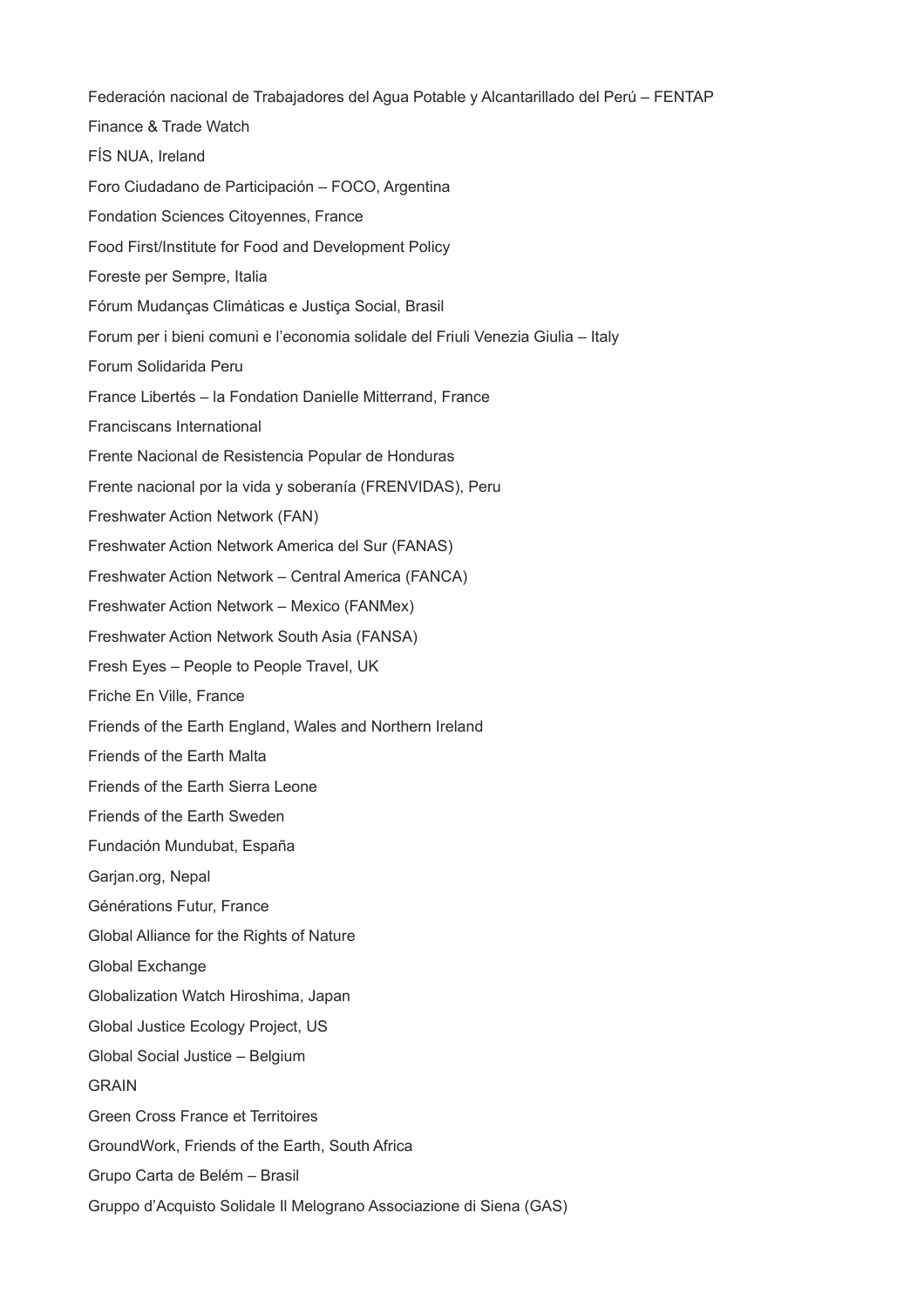Grupo de Estudios Ambientales (GEA), Mexique Grupo de Solidaridad-Arenal (GRUDESA) – NICARAGUA Grupo de Trabajo de Cambio Climático y Justicia (GTCCJ) de Bolivia Human Rights Ambassador for Salem-News.com, UK Humanitarian Group for Social Development (HGSD), Lebanon ICCA Consortium IDEASforus Togo ILLA centro de educación y comunicación, Peru Initiatives for International Dialogue (IID) Institut Européen de Recherche sur la Politique de l'Eau (IERPE) Institute for Agriculture and Trade Policy Institute for Policy Studies, Climate Policy Program, US Instituto de Estudios sobre Desarrollo y Cooperación Internacional del País Vasco Insurrectas Autónomas, Honduras International Institute of Climate Action and Theory International Network on Migration and Development IRPAD/Afrique, Bamako (MALI) Jóvenes Ante la Emergencia Nacional, México Jubileo Sur/Américas Jubilee South Asia Pacific Movement on Debt and Development (JSAPMDD) Justiça Ambiental – FoE Mozambique Justicia Climatica, Republica Dominicana Kalpavriksh – Environment Action Group, India Keep Ireland Fracking Free, Ireland KFEM (Korea Federation for Environmental Movement) – FoE Korea Kilusang Maralita sa Kanayunan (KILOS KA), Philippines KRuHA (people's coalition for the right to water), Indonesia La Belle Cause La Nature en Ville, France Landless Peoples Movement South Africa Ligue Internationale des Femmes pour la Paix et la Liberté LILAK – Purple Action for Indigenous Women's Rights, Philippines Maison de la Nature et de l'Environnement "la Porcherie" (MNE.P), Democratic Republic of the Congo Marcha mundial de las mujeres, Peru Marcha mundial de las mujeres macro region norte Maudesco – FoE Mauritius Medical Mission Sisters, US Medio Ambiente y Sociedad, Mexico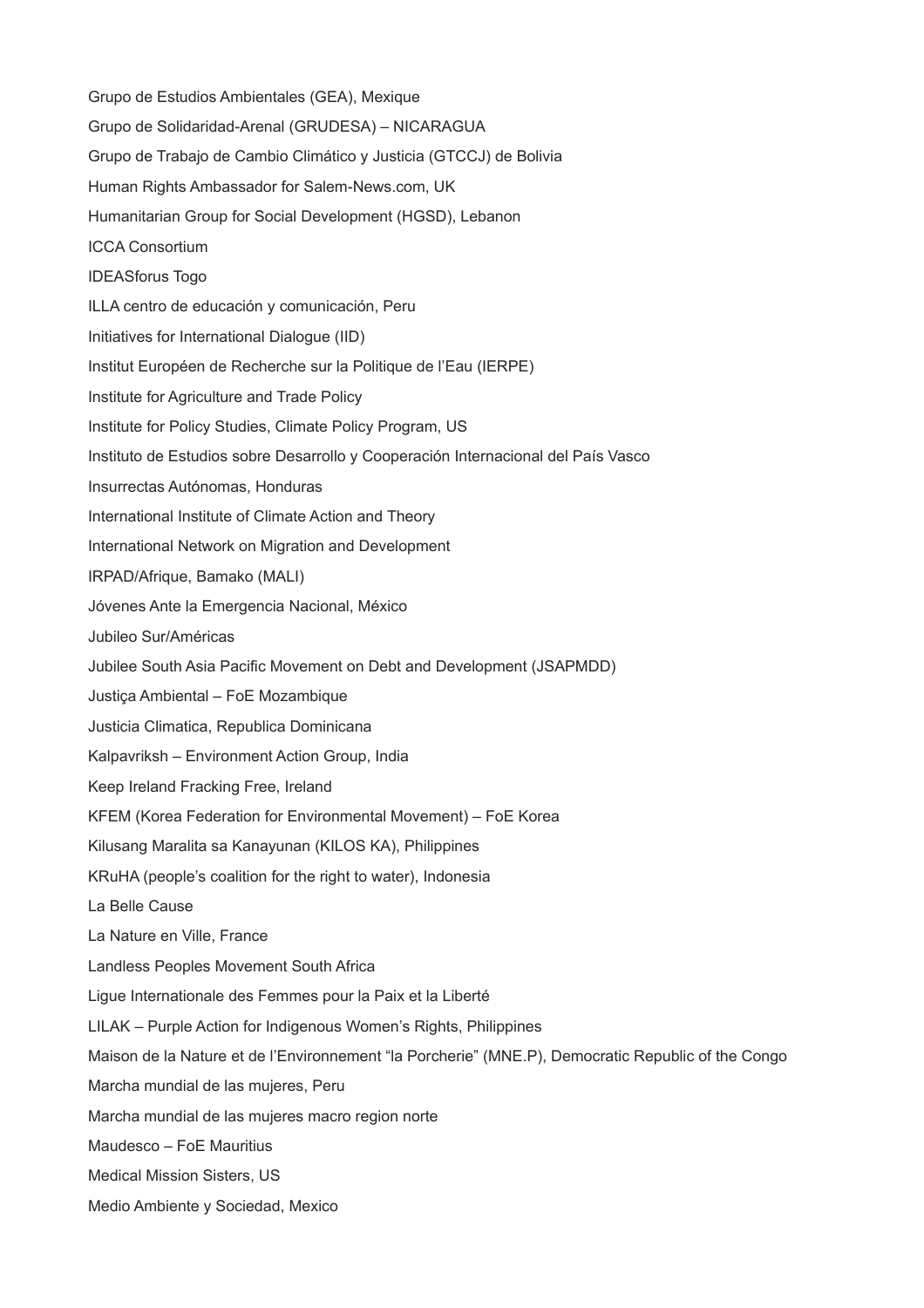MELCA, Ethiopia Mindanao Peoples' Peace Movement (MPPM), Philippines Mindanao Peaceweavers (MPW), Philippines Migrant Rights Council of Nepal Mother Earth Action Co-operative Ltd, Canada Mouvement de la Paix, France Mouvement pour une Alternative Non-violente Mouvement Utopia, France Movement Generation, US Movement no coke high lazio Movimiento de Liberación Nacional, México Movimiento Madre Tierra – Amigos de la Tierra Honduras Movimiento Migrante Mesoameriano Movimiento por il lavoro i diritti l'ambiente MST-Italia Mujeres de negro contra la guerra, Spain Mujeres para el dialogo, Mexico Natural Bonder, South Africa Nepalese youth for Climate Action (NYCA) NOAH – Friends of the Earth Denmark Northwest Bronx Community & Clergy Coalition, US Noviciado franciscano de la provincia de San Pabl Apostol, Colombia No Vox International Nuclear-free bataan movement, Philippines Observatorio de Multinacionales en América Latina – Asociación Paz con Dignidad Oceanium Togo Oltre La Crescita, Italy Oregina di Genova, Italy Osmonde XXI, France Otros Mundos Chiapas – Amigos de la Tierra México Pachamama Alliance, US Pakistan rural workers social welfare organization (PRWSWO) Pambasang Koalisyon ng Kababaihan sa Kanayunan – National Rural Women Coalition – Philippines PAPDA – Haiti Philippine Movement for Climate Justice (PMCJ) Philippine Rural Reconstruction Movement (PRRM) Plataforma Boliviana Frente al Cambio Climatico Plataforma Interamericana de Derechos Humanos, Democracia y Desarrollo (PIDHDD)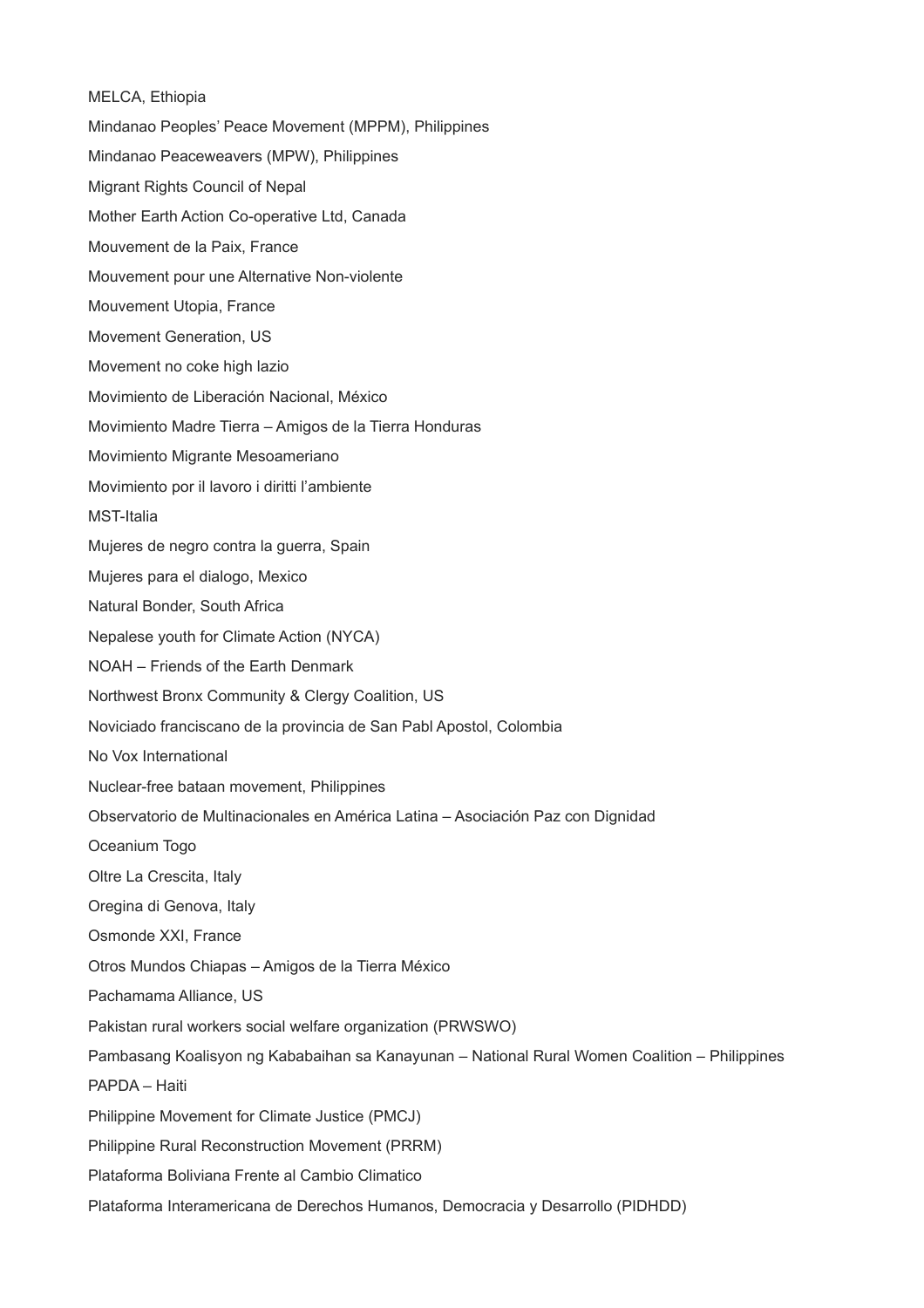Plataforma Rural, Spain

Policy Alert, Nigeria

Programa de Extensión "Por una nueva economía, humana y sustentable" de la carrera de Comunicación Social de la UNER, Argentina

Programa FEES del CLAI

Public Services Labor Independent Confederation (PSLINK) Philippines

Quaker Earthcare Witness, US

Rebrip, Brasil

Red de Cooperacion Amazonica – REDCAM

Red de Coordinación en Biodiversidad, Costa Rica

Red educacion popular entre mujeres (REPEM)

Red Latinoamericana de Mujeres Transformando la Economía (REMTE)

Redes – Amigos de la Tierra Uruguay

Red nacional genero y economia, Mexico

Réseau international CADTM

Réseau Femmes Rurales

Réseau Féministe « Ruptures »

Réseau International Enda Tiers Monde

Rete Clima

Rettet den Regenwald, Germany

RIM Youth Climate Movement

Robin des Toits, France

Rural Coalition, US

Sanctuary Asia, India

Serve – Net (Service Education Research Volunteers and pro-Environment Network)

SERR – Servicios Ecumenicos para Reconcilacion y Reconstruccion

Share The World's Resources, UK

Siembra, Mexico

Sobrevivencia/Friends of the Earth-Paraguay

Social Movements for an Alternative Asia (SMAA)

Sociedad Civil Amigos del Viento Meteorología Ambiente Desarrollo, Uruguay

Sociedade Sinhá Laurinha – Slau, Brazil

SOLdePaz.Pachakuti, Asturias, Spain

Solidaires – France

South Durban Community Environmental Alliance, Durban, South Africa

Stop Fessenheim, France

Stop nucléaire Besançon, France

Stop gaz de schiste Anduze (30), France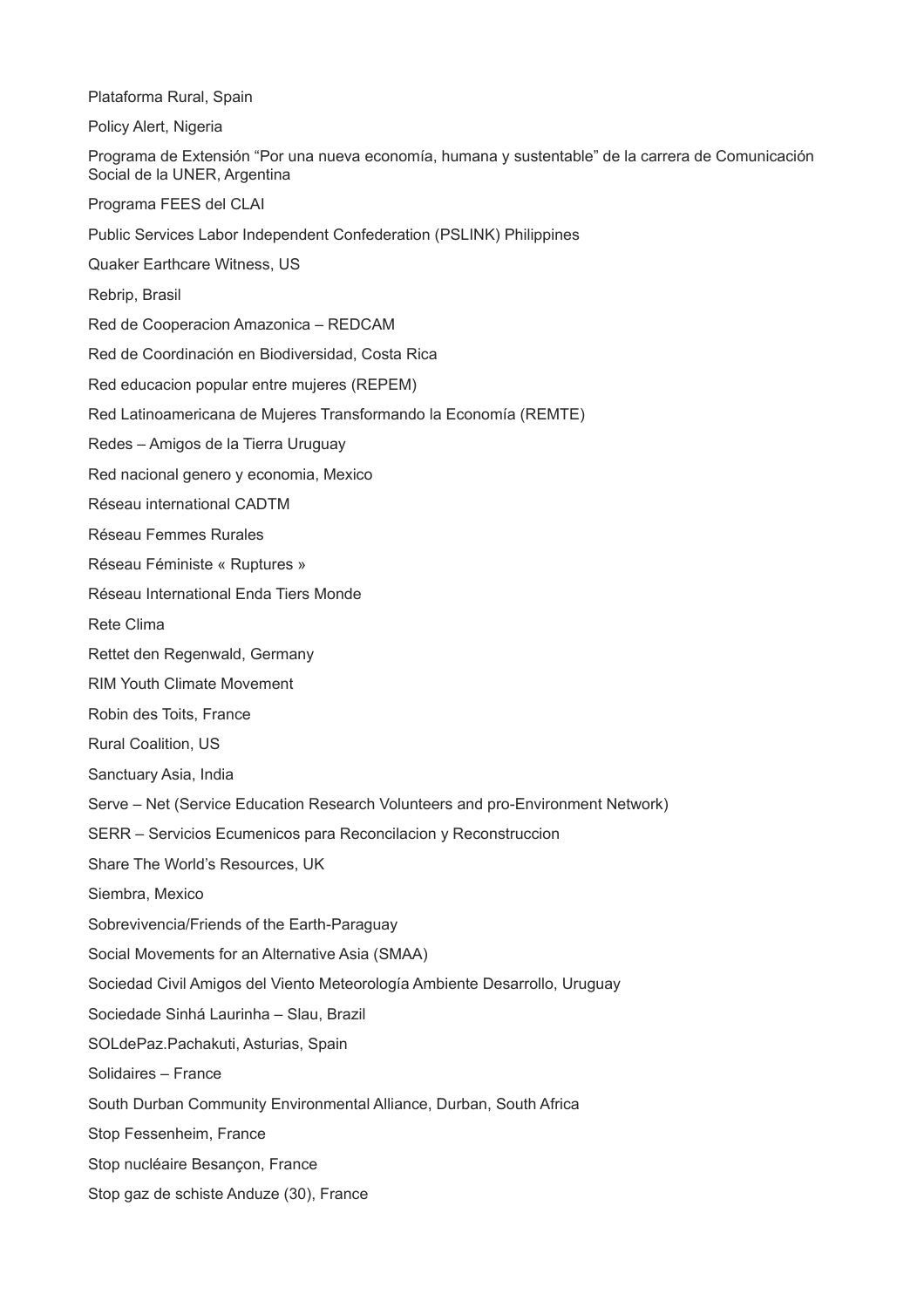SUMPAY Mindanao, Philippines Support for Women in Agriculture and Environment (SWAGEN), Uganda Syndicat Autonome des Travailleurs de la Sénégalaise des Eaux (SAT-SDE) Swarna Hansa Foundation, Sri Lanka System Change not Climate Change, Canada & US Taca Agir pour le climat Terra Nuova Thai Poor Act, Thailand The Corner House The International Grail Movement The Woodlandleague, Ireland Third World Health Aid, Belgium Timberwatch Coalition Touche pas à mon schiste, France TripleA Marbella, Spain Uganda Coalition for Sustainable Development Umphilo waManzi, South Africa Union des associations pour la création d'un PARC NATUREL RÉGIONAL La BRIE et les deux MORIN Université Nomade, France Urgenci Community Supported Agriculture network Europe Virage-énergie Nord-Pas-de-Calais, France VOICE, Bangladesh Vrouwenraad, Belgium WARBE, Bangladesh WomanHealth Philippines World March of Women World March of Women – Philippines World Rural Forum Youth Action, Nepal Young Environment Leaders League (YELL), Philippines Young Leaders Initiative – CAR, Philippines Young People We Care – YPWC, Ghana Women's International League for Peace and Freedom – WILPF US World Rainforest Movement

## **ADHERING POLITICAL ORGANIZATIONS**

Mouvement des objecteurs de croissance MOC EELV Les Jalles 33160 Sain t Médard en Jalles